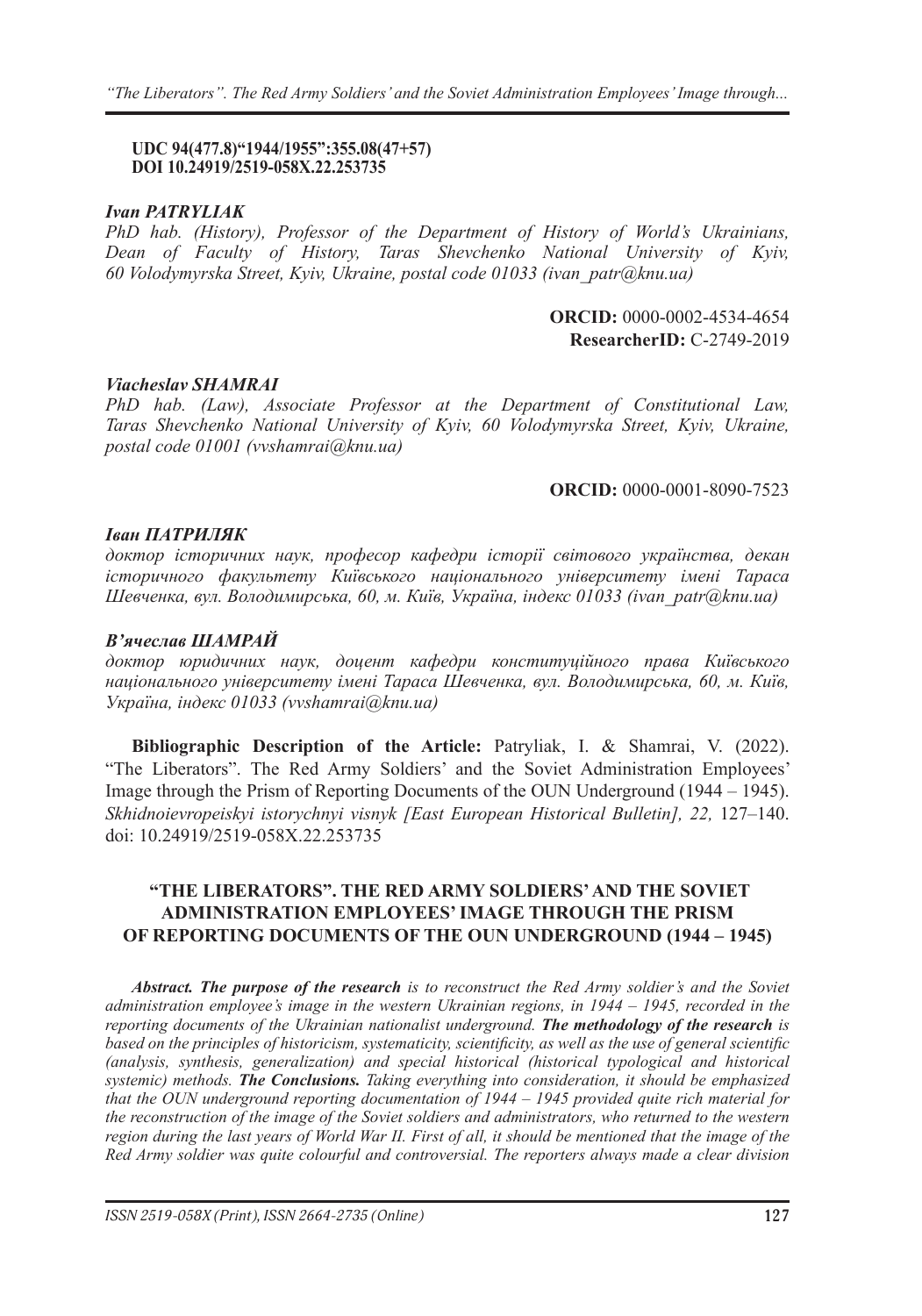*concerning the front lines and the rear units. The front lines soldiers, as a rule, had better weapons and uniforms, but for the most part (except in Lviv) there was a shortage of food, which made them loot. The front lines soldiers were also characterized as fairly brave warriors with clear traits of fatalism ("careless attitude to death") and war fatigue (the desire to end hostilities as soon as possible and return home). It should be emphasized that the level of discipline, appearance, moral degradation, demotivation, and behavior of the units and subdivisions of the "Second Front Echelon" terrified the local population, who was the main informants of the OUN reports. Due to this, the Red Army soldier appeared in the reports of the underground, mostly as a ragged, always hungry and drunk robber and rapist, who, apparently, was, in general, correlating with the general state of the affairs. Their nationality and criticism of the Bolshevik government were of great importance to the formation of the underground's opinion of the Red Army. According to the OUN documents, which demonstrated a sympathetic attitude towards the Ukrainian soldiers and other "nationalists" and depicted a cooler attitude towards the Russian and the Jewish origin Red Army soldiers. The Ukrainian soldiers were seen as potential allies in the struggle against Bolshevism, the Russian and the Jewish soldiers were considered to be the mainstay of the regime. However, it is important to note that the role of "support" of the Soviet power was given to the Russians increasingly rather than the Jews, as it was still believed in the OUN in 1939 – 1941. At the same time, the image of the Soviet administration in the OUN reports was less differentiated. It was mostly negative. The authorities were characterized as uneducated and primitive people without critical thinking, densely indoctrinated by the official ideology, prone to abuse, corruption and profit, hated by the rest of society.*

*Key words: the Red Army, the Soviet administration, the OUN underground, reporting documents, front line.*

# **"ВИЗВОЛИТЕЛІ". ОБРАЗ БІЙЦІВ ЧЕРВОНОЇ АРМІЇ ТА СЛУЖБОВЦІВ РАДЯНСЬКОЇ АДМІНІСТРАЦІЇ КРІЗЬ ПРИЗМУ ЗВІТНИХ ДОКУМЕНТІВ ПІДПІЛЛЯ ОУН (1944 – 1945)**

*Анотація. Метою дослідження є реконструкція образу вояка Червоної армії та службовця радянської адміністрації в 1944 – 1945 рр. на території західноукраїнських областей, зафіксованого у звітній документації українського націоналістичного підпілля. Методологія дослідження базується на принципах історизму, системності, науковості, а також на використанні загальнонаукових (аналіз, синтез, узагальнення) і спеціально-історичних (історико-типологічний та історико-системний) методів. Висновки. Узагальнюючи все написане вище, необхідно підкреслити, що звітна документація підпілля ОУН за 1944 – 1945 рр. дає доволі багатий матеріал для реконструкції образу радянських вояків та адміністраторів, які повернулися в західноукраїнський регіон в останні роки Другої світової війни. Насамперед варто відзначити, що образ воїна-червоноармійця був доволі строкатим і суперечливим. Звітодавці завжди чітко ділили передові фронтові частини й тилові підрозділи. Перші, як правило, мали краще озброєння й обмундирування, але здебільшого (за винятком Львова) відчували брак харчів, що штовхало їх на грабунки. Вони також характеризувались як доволі відважні воїни з чіткими рисами фаталізму ("легковажне ставлення до смерті") і втоми від війни (бажання якнайшвидше завершити бойові дії та повернутися додому). Щодо частин та підрозділів "другого фронтового ешелону", то рівень їхньої дисципліни, зовнішній вигляд, моральна деградація, демотивованість та поведінка викликали жах і відразу в місцевого населення, котре було головним інформатором авторів оунівських звітів. За рахунок цього червоноармієць у звітах підпілля постає здебільшого, як обдертий, завжди голодний і п'яний грабіжник та ґвалтівник, що, очевидно, в основному відповідало загальному стану справ. Велике значення для формування опінії підпільників щодо червоноармійців була їхня національність і критика в бік більшовицької влади. У документах ОУН помітне прихильне ставлення до солдатівукраїнців та інших "нацменів", більш прохолодне – до службовців Червоної армії російського та єврейського походження. Перших розглядали як потенційних союзників у справі боротьби проти більшовизму, останніх вважали основною опорою режиму. Хоча важливо зауважити, що роль "опори" радянської влади щоразу більше відводилася росіянам, а не євреям, як це ще вважалося в середовищі ОУН у 1939 – 1941 рр. Водночас образ радянської адміністрації*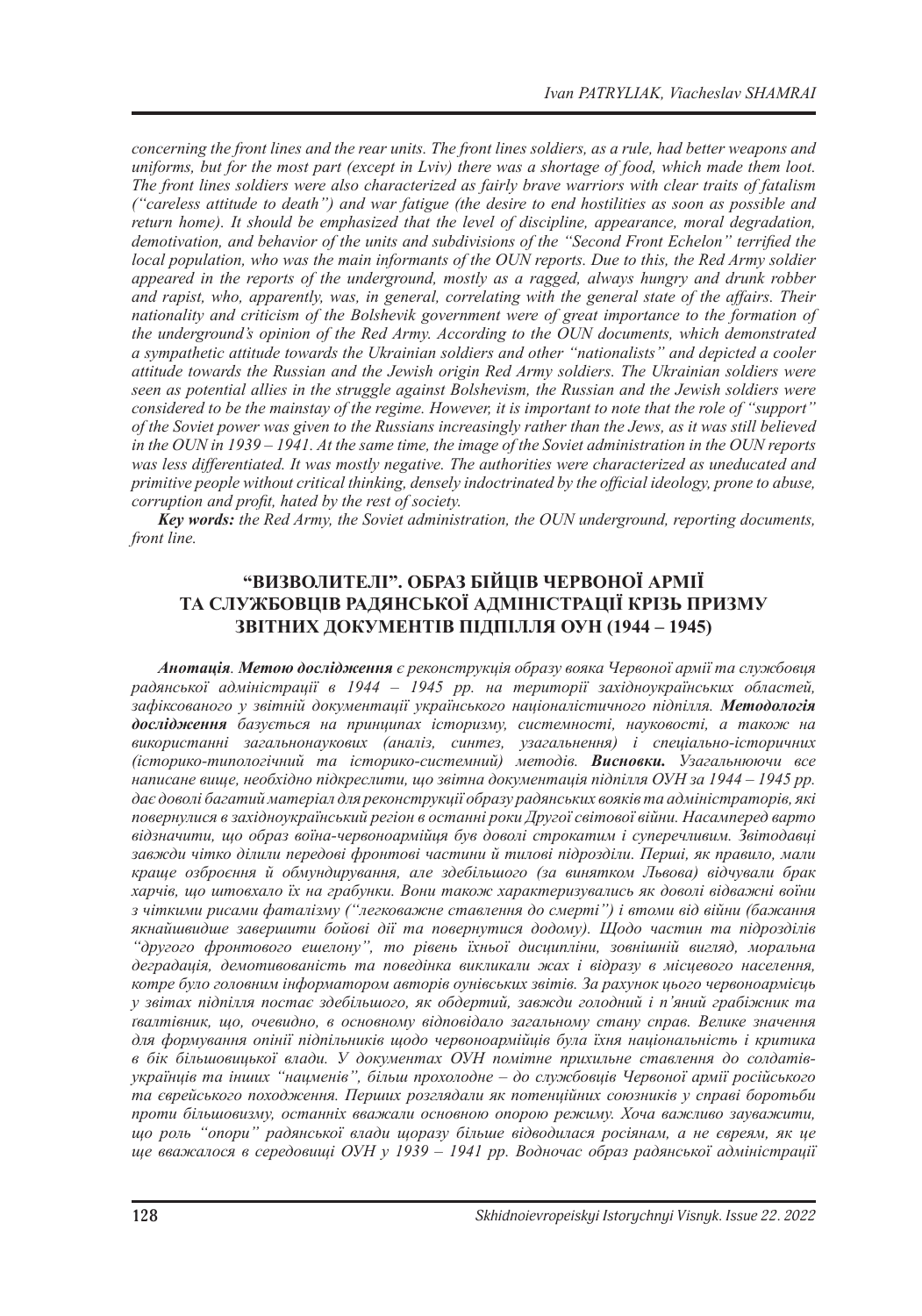*у звітних документах ОУН є менш диференційованим. Він здебільшого негативний. Носії влади характеризуються як малоосвічені й примітивні особи без критичного мислення, густо індоктриновані офіційною ідеологію, схильні до зловживань, корупції і наживи, зненавиджені рештою суспільства.* 

*Ключові слова: Червона армія, радянська адміністрація, підпілля ОУН, звітна документація, лінія фронту.*

Among the gigantic array of sources left by members of the Organization of the Ukrainian Nationalists underground in the 1940s and 1950s, reports and information on the situation on the front lines in 1944 and at the beginning of 1945 occupy a special place. Much attention in this body of documents is paid to the state of supply, appearance, weapons, attitudes and behaviour of the Red and First Front echelons, as well as the Soviet administrators and specialists, who returned to the western region after crossing the front line to the West. Owing to the availability of a sufficient number of documents originating from different regions and chronologically covering the period from January 1944 to April 1945, researchers can verify the information for its authenticity. Hence, it gives an adequate idea of the image of the Red Army soldier and Soviet administrators, which took root in the OUN underground and the inhabitants of the Ukrainian villages and towns, who were their informants.

Owing to analyzed sources, which made it clear that in the vast majority of cases, the Soviet soldier appeared in the reports of the nationalist underground as a poorly dressed, hungry, unmotivated, drunk, prone to robbery and rape character, who was enrolled into the army by force. Only the Ukrainian soldiers and the representatives of other non-Russian peoples of the USSR, who criticized the Stalinist regime and expressed sympathy for the Ukrainian Liberation Movement, were enjoyed some sympathy by the reporters. In some cases, the OUN documents stated that the Red Army fought bravely and had good weapons and proper discipline, but their generalized image in the eyes of the Ukrainian nationalists was more criminal and tragic than heroic.

It should be mentioned that the characteristic features of the Soviet administrators and law enforcement officers, who followed the front line in the OUN's reporting documentation looked even less attractive. They were described as primitive, uncultured people, who combined in their behaviour the pursuit of personal gain and the mechanical subordination of the will of the "party and government".

It should be emphasized that the vision of a Soviet soldier or administrator, formed in the reporting documents of the OUN (B) underground in 1944 – 1945 was "fresh" and was not transformed through the prism of memories and subsequent experiences or rethinking, as was the case, for example, with former Russian White Guards in exile in the 1920s and 1930s (Kuzina, 2021) Obraz spivrobitnyka VNK-ODPU-NKVS u rosijskomu emigrantskomu dyskursi 1920 ‒ 1930-kh rr.).

**The Problem Statement.** The German-Soviet front, which at the end of 1943 stabilized for some time in the west from the Ukrainian capital, in January of 1944 began to move rapidly to the West and South. Due to the predominant forces of the Red Army, the Wehrmacht retreated to Volyn and Galicia (Halychyna), being able to stop the rapid advance of the Soviet troops only at the end of winter and at the beginning of spring of 1944, stabilized the front from Kovel in the north to Kolomyia and in the south. After six months of "frontal stagnation", the Red Army resumed its offensive operations in Ukraine in July of 1944, expelling the Germans and their Hungarian allies from the Ukrainian lands for the next four months. The Soviet army and government returned to the positions lost in the summer of 1941, but this time the army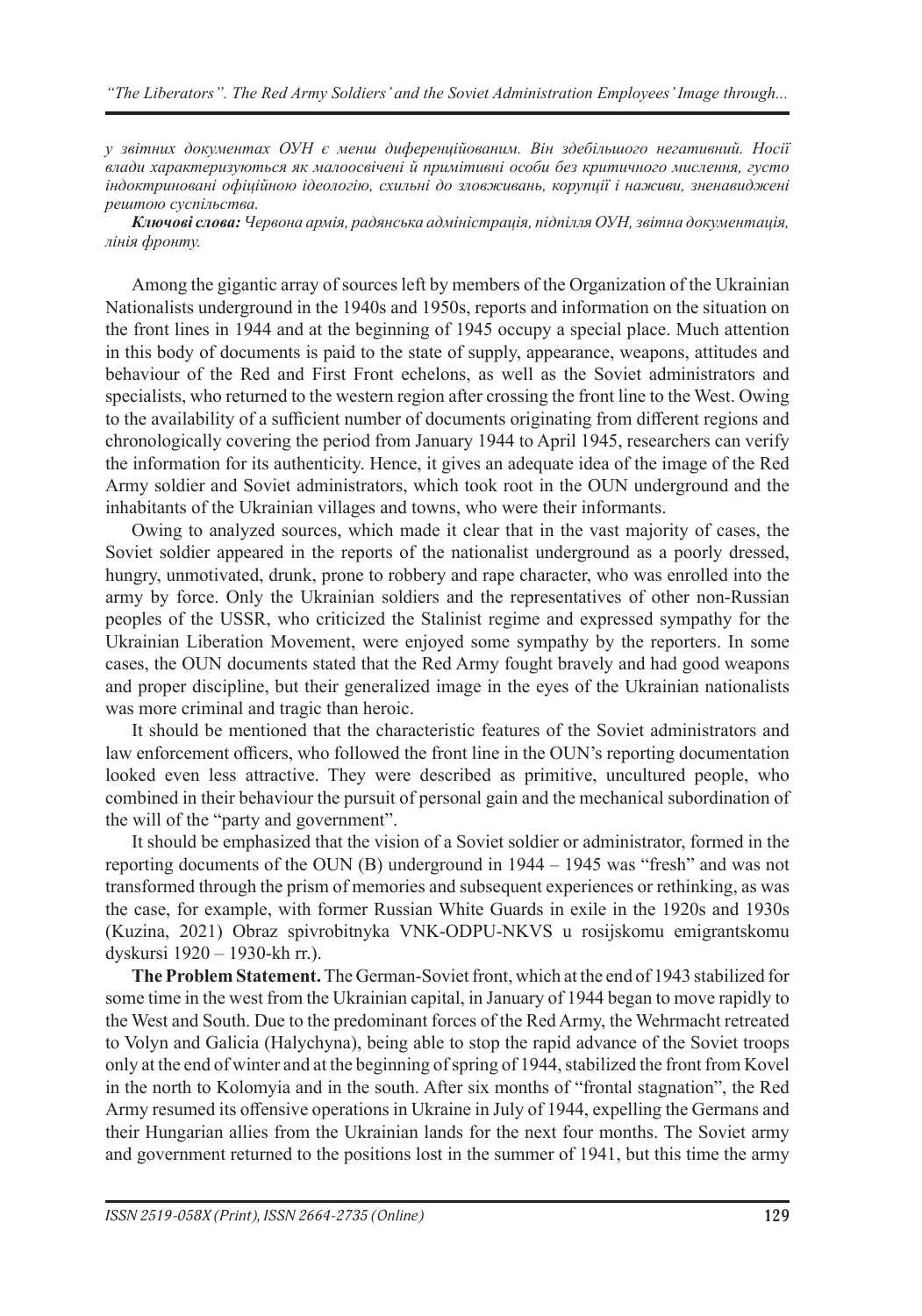and administration occupied areas with an extensive network of the Ukrainian nationalist underground and an active, centralized insurgent movement, which extended far beyond the former underground lands of Volyn and Galicia (Halychyna). As a result, the Kremlin faced entirely new military and political realities in the region. At the same time, the Ukrainian Liberation Movement also ran into the modified Red Army in 1944 and a different state apparatus from the realities of 1939 – 1941. The OUN underground and the UPA command paid special attention to thorough and objective fixation in the reporting documentation of the underground real state of the Red Army and the administrative apparatus of the Bolsheviks as they were convinced that the Soviet government could collapse under the pressure of internal contradictions, revolutionary crises, ethnic hatred, dissatisfaction of the population and the army with the socio-economic and political situation in the country at the final stage of World War II. Owing to the above-mentioned information, the historians got a unique chance to see the "liberators" of 1944, with all their advantages and disadvantages, through the eyes of the underground. Owing to the analysis of dozens of information reports, special reports, surveys of peasants, it became possible to verify the information and make the most correct image of the Red Army and Stalin's administration, who returned to Ukraine after several years of the Nazi occupation. Attitudes and behavior, clothing and weapons, food and supplies, discipline and punishment – these and other aspects covered in the reporting documents of the OUN underground, give the opportunity to see an incredible relief, vivid image of the Soviet front and rear units, civilian commanders and the NKVD officers, to feel society of that time, to be imbued with its problems and concerns, to get rid of many stereotypical views on the life of the Ukrainian society during the last years of World War II and during the first postwar years.

**The Analysis of Recent Research Works and Publications.** Despite the extremely representative source base, the Red Army and the administration image issue in the representation of the OUN underground did not yet become the subject of a separate scientific study. Despite the fact that almost all scholars, who studied the history of the Ukrainian Liberation Movement, the struggle of the Soviet government against it or the formation of the Soviet administration in the western region, in one way or another tried to elucidate our topic (Kyrychuk, 2000; Kyrychuk, 2003; Rusnachenko, 2002; Kentij, 1999; Patryljak, 2012; Patryljak, 2020; Lesjkiv, 2008; Ilnyckyi, 2016; Stasjuk, 2020; Stasjuk, 2018). The source base of the study is represented by dozens of published and unpublished reports of the OUN underground on the behaviour and condition of the Red Army soldiers and commanders and the establishment of the Soviet administration after crossing the front line.

**The Main Material Statement.** The failure of the Wehrmacht's latest large-scale attempt to turn the tide on the Eastern Front in its favour in Kursk region marked the gradual but relentless return of the Red Army to Ukraine. On August 11, 1943, Germany began preparations for the creation of a strategic defensive line in Eastern Europe – the "Eastern Wall" (Ghrycjuk, Lysenko, Pyljavecj & Sydorov, 2015, p. 77). In September of 1943 the main leadership of the Bandera OUN distributed a leaflet, which was called "The frontline passes through our lands" as it was cognizant of the fact that the large-scale frontline was to take the entire territory of Ukraine by the storm (SSA SSU, f. 13, c. 376, vol. 74, p. 258). The above-mentioned document, with the dangers of calling for the best possible protection of one's own life and property from destruction, revealed the methods of terror used by the Nazis and Bolsheviks against civilians. It was clear from the text of the leaflet that the OUN leaders had a well-established idea of the behaviour of the "Soviets" and cultivated their savage image based on historical experience and known facts. The authors of the document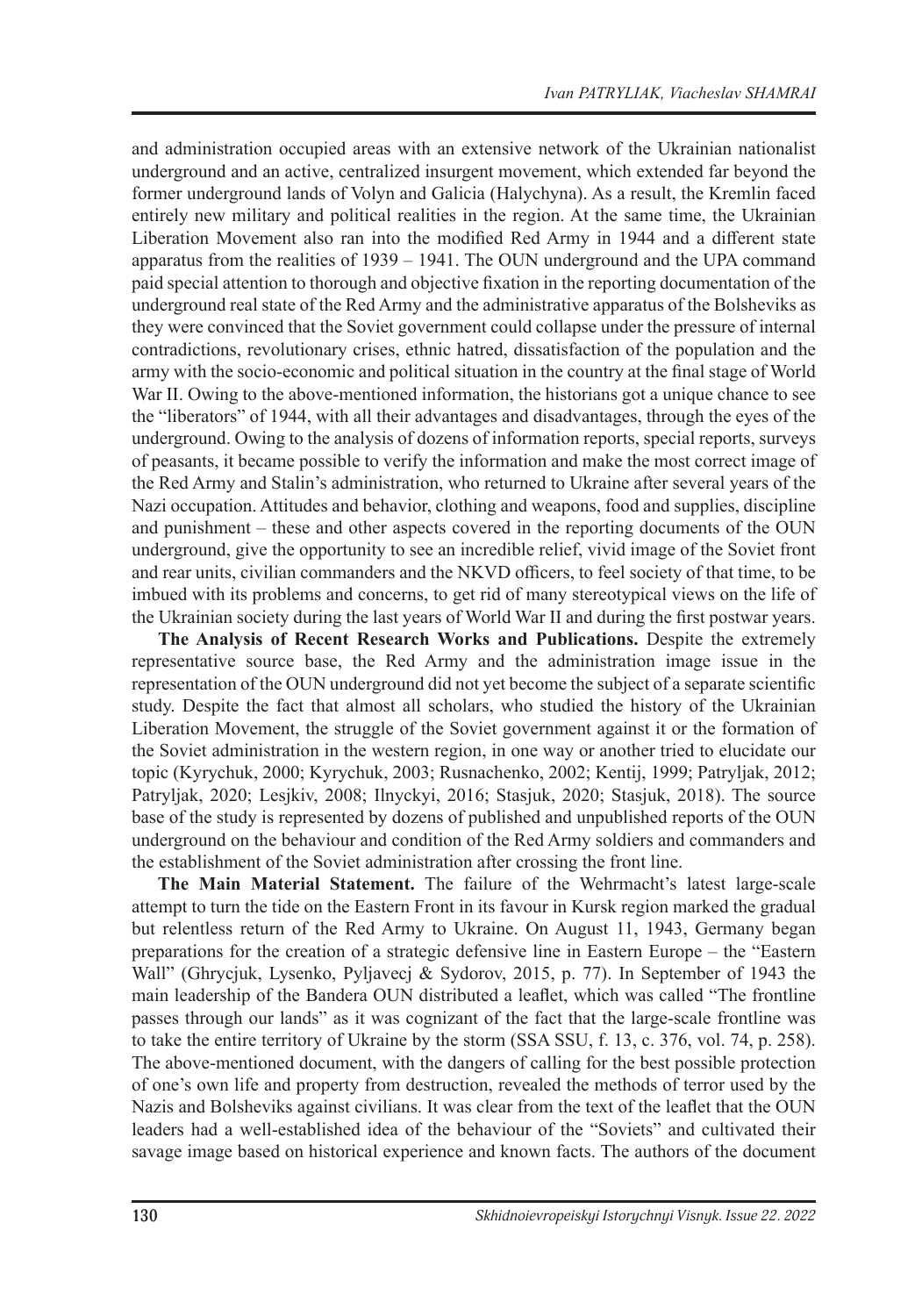put emphasis on the following: "It should be noted that the Bolsheviks, retreating from Ukraine in 1941, took with them everything they could (…) what they could not take, they destroyed (…) In addition to severe material destruction, the Bolsheviks caused massive destruction of people (…) Left-bank Ukraine is a desert today, because those who were lucky enough to escape from the Germans fell into the hands of hungry, ferocious Bolsheviks. The Bolsheviks, passing by, are trying to mobilize part of the population for war, and some part for hard work in the eastern regions of the USSR, many are accused of "treason" and shot on the spot" (SSA SSU, f. 13, c. 376, vol. 74, p. 258).

A few months after the above-mentioned leaflet emerged, the expected threat of a "Bolshevik flood" overcame an important Dnieper barrier (Lysenko & Pyliavets, 2019), reached areas where the Ukrainian nationalist underground had the highest density of its organizational network and the UPA units seized the main forests arrays. In the "Outline of the Review of Events, Life and Struggle under the Soviet Occupation from January of 1944 to July of 1944", the unknown author depicted the chronology and dynamics of the main events accurately: "After some stagnation of frontline action on the Dnieper line, the Bolsheviks broke through the German defenses on Kyiv – Kremenchuk section and advanced rapidly, capturing Rivne, Zdolbuniv, and Dubno in the middle of January. In fact, the "eastern" front became the "northern" front; the frontline passed through: Dubno, Kremenets, Proskuriv, Vinnytsia, Mykolayiv, the Crimea. Within a month, the Bolsheviks moved a little bit forward (...). It was not until the end of February of 1944 that the Bolsheviks conquered Kremenets, made a breakthrough on Proskuriv – Ternopil section, and in the first half of March of 1944 occupied the southeastern regions of Galicia as far as the Dniester. The second breakthrough was from Vinnytsia in the direction of Mohylev, and then to the west on the Romanian side surrounded by 7 German divisions, which made their way west as far as Buchach. In the middle of April, the front line ran from Yas, through the Dniester, Strypa, Zalizka, Brody, Lutsk, Kovel, and the front was established on this line until the middle of July of 1944 – at the request of leading cadres and the entire population" (Vovk & Kokin, 2006, pp. 445–446). The first underground reporting documents began to appear, depicting a long-lasting image of the Red Army and the Soviet administration, namely during the period from March to July of 1944. It should be mentioned that quite often the first major sources of information on the pages of underground reports were the stories of runaway peasants, who crossed the front line "on the German side", telling about their short experience of living in the Soviet reality. The first impressions of the Red Army were extremely colorful, ranging from extremely negative to moderately positive or neutral. Local residents and the OUN underground members were struck by the strange (compared to the Wehrmacht) appearance of the Red Army soldiers, their weapons and age. In particular, in a report from the territory of Rivne region dated February 1, 1944, the reporter wrote the following: "Weapons are different. The reconnaissance groups are armed, to a lesser extent, with rapid-fire rifles and finky (*finky – Shpahin's submachine gun was called in the OUN underground*) and submachine guns and, of course, krisy (*rifles – the author*). They also have grenades. All other armies are not well armed, what a person can get. Most of them are ordinary Soviet rats. (…) All kinds of people serve in the army, from 14-year-olds to 50-year-olds. (…) The national composition of the army is different. The majority are the Russians. There are also many Ukrainians. The intelligence units are dominated by very young Russians and, to a lesser extent, the Ukrainians. The Red Army men are dressed in overcoats, kufaika, cotton pants and, in small quantities, in sheepskin coats. Having whatever put on their feet: valianky, boots, high boots are very few. The Red Army soldiers are fed badly. They are asked to eat in the houses. To the question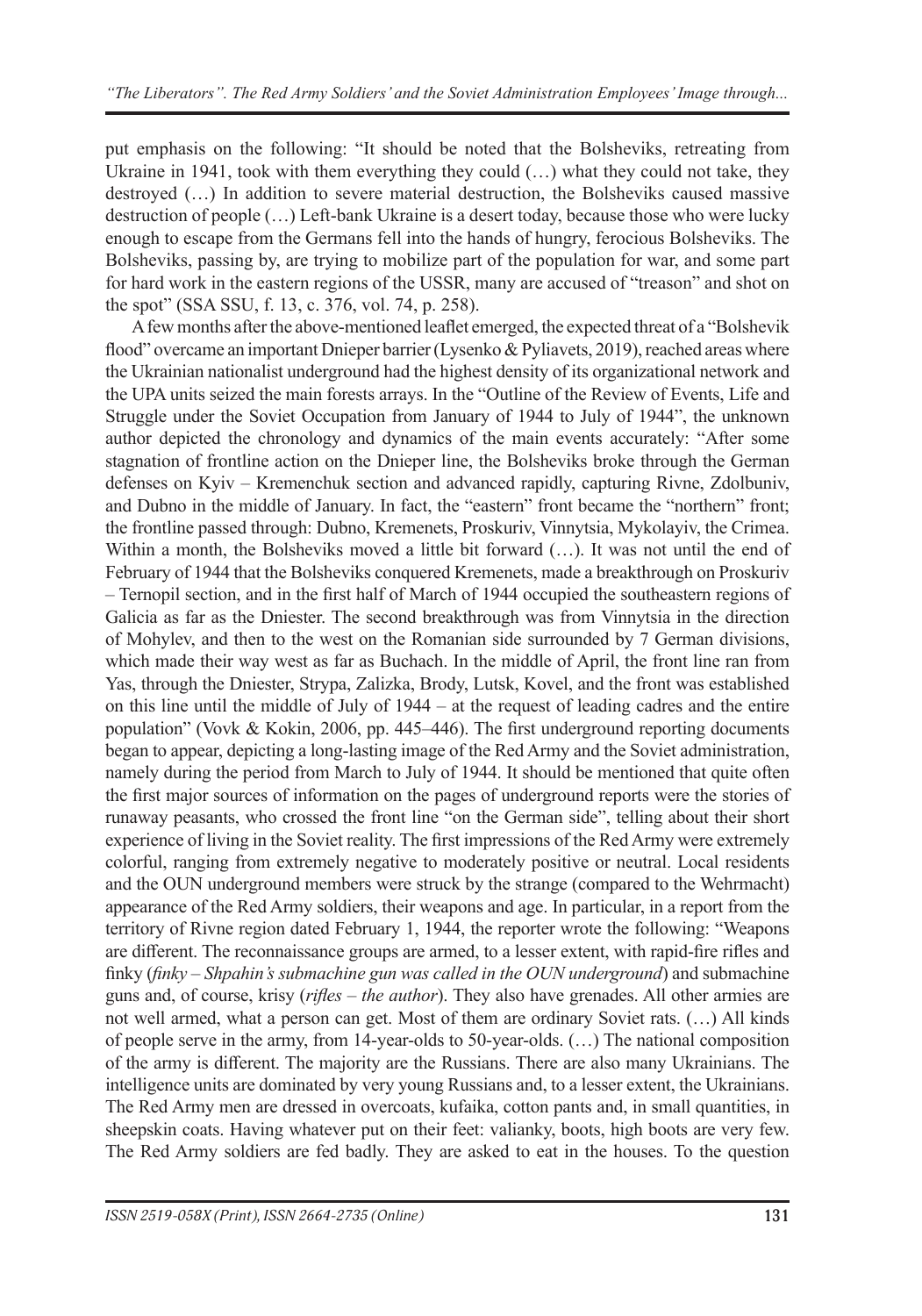of what exactly they are fighting for, what drives them forward, they answer: "Hatred of the Germans and terrible discipline"… (SSA SSU, f. 13, c. 376, vol. 74, p. 214). In fact, the same features of the Red Army soldiers were recorded in a report from the southern part of Volyn for the last decade of February of 1944. The author of the document pointed out the high age requirement of mobilized Ukrainians from the eastern regions – "even 50 years" (SSA SSU, f. 13, c. 376, vol. 74, p. 216), the inconsistency of their uniforms with the idea of a regular army ("the soldiers often dressed in their own clothes or have only a military overcoat" (SSA SSU, f. 13, c. 376, vol. 74, p. 216)), poor training of mobilized ("the recruits are trained for only two weeks and driven to the front") (SSA SSU, f. 13, c. 376, vol. 74, p. 216).

On March 10, 1944, the OUN underground interviewed a group of peasants, who lived on the German side of the front near Berestechko but went to work near Dubno traditionally, where they were caught in frontline fighting, forcing them to live on the Soviet side for two weeks. The Red Army had negative impressions on the "migrant workers": "They no longer saw partisan, but the army that is no different from each other. They have no commanders, only officers. The national composition is mainly the Moscals and the Caucasians. There are very few Ukrainians. There are the Jews, but not on the frontline, but behind it. The attitude of officers to the soldiers is under scrutiny. The soldiers' provision is very poor, they walk ragged, barefoot, dirty, suffering from lice. They rob the population no worse than partisans, but still rob less. Armed with finky, empis (*apparently a pro-German submachine gun (Maschinen Pistole) MR–38 or MR – 40 – the author*) and rapid fire, but most of the krisy (crossbows). Weapons are different: the Soviet, the German, the Hungarian. Laces were fastened around the krisy (crosses) or finky instead of belts. Discipline seems to still exist, but the schedule is already visible. The soldiers scatter weapons and ammunition. This is often done on purpose, trampling it in the snow (…) There is strong desertion in the army. Entire units arbitrarily go behind and roam the villages, looking for food (…) The Red Army already has enough war. If the Germans could hold out longer, the Soviet army could scatter, judging by the mood of the Red Army. They say: "Drive the German behind the Buh, and let them there command as they want" (SSA SSU, f. 13, c. 376, vol. 74, p. 218).

The underground soldiers from Brody also noted the variety of appearance of the Red Army, their poor weapons, fatigue from the war (SSA SSU, f. 13, c. 376, vol. 74, p. 239) and peasants from the outskirts of Ternopil, who were returned under the control of the German troops at the end of March of 1944. The residents interviewed by an underground reporter noted that there were many Ukrainians among the Red Army mobilized from neighbouring regions (near Dubno and Shepetivka). They are resolutely against the Bolsheviks and the relationship between them and the commanders – the NKVD is extremely hostile  $(...)$  they are driven by force to the front" (SSA SSU, f. 13, c. 376, vol. 74, p. 259). "It should be also noted that the above-mentioned report divided military units very clearly into those led by the communist fanatics and ordinary officers indifferent to the Bolshevik ideology: "Units led by the Komsomol members and political instructors are more brutal in their behaviour. Instead, the parts in which they do not exist, behave more tolerantly (…) Cases of robberies happen, although they are legally forbidden to rob" (SSA SSU, f. 13, c. 376, vol. 74, p. 259). The underground reporter from Zboriv region depicted a similar portrait of the Red Army soldier in March of 1944 (SSA SSU, f. 13, c. 376, vol. 74, p. 229). At the same time, the reporter provided quite interesting information about the penal battalions, which were apparently located on this section of the front: "all the advanced units are people, who were sentenced to death by the Soviet authorities, then pardoned and sent to the front lines to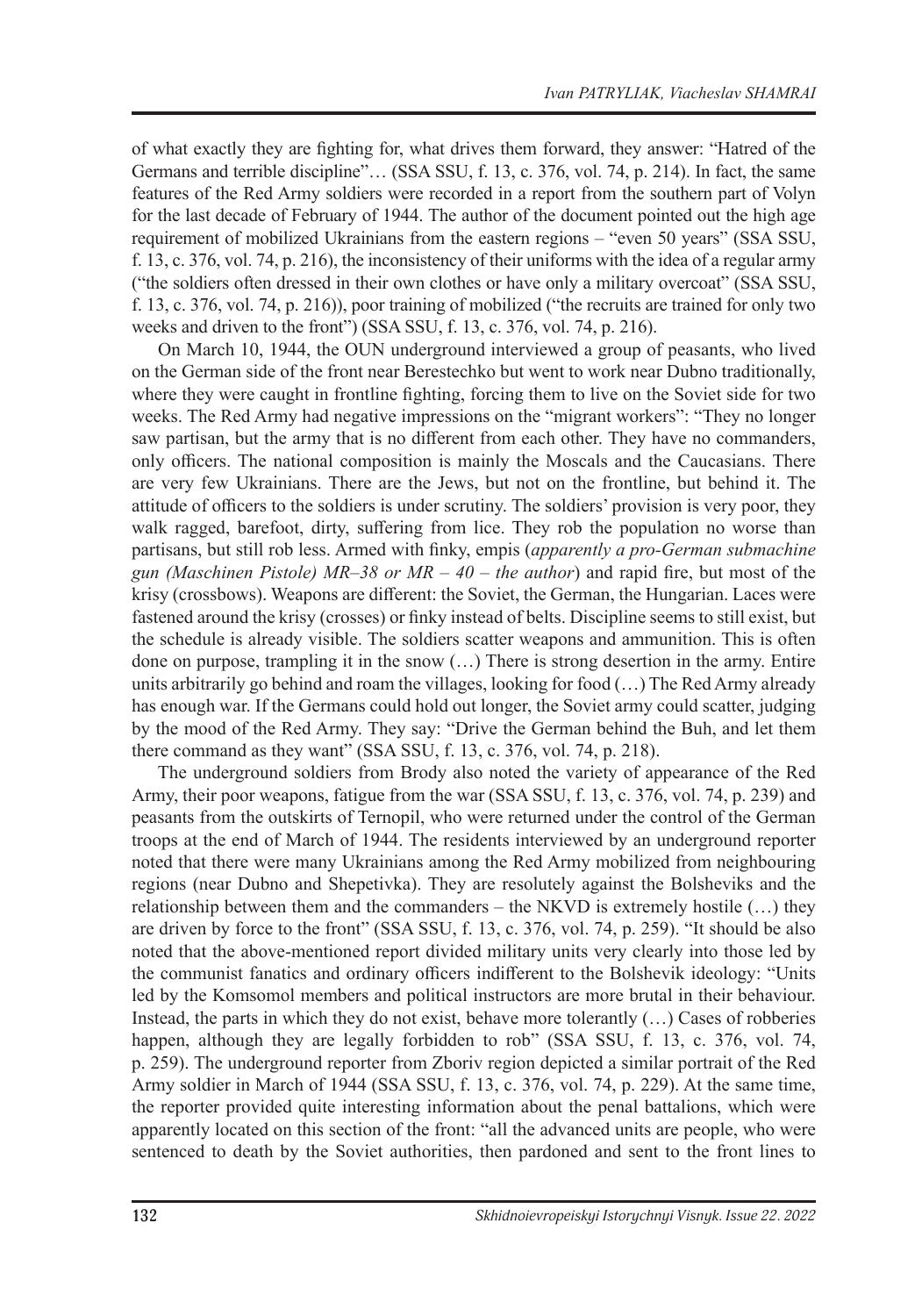justify themselves. These divisions receive a strict order never to retreat. It is not allowed to take them on vacation until this department is distinguished by a heroic deed at the front… Then such a department is transferred to a normal state. Of course, very few or none of such units survive" (SSA SSU, f. 13, c. 376, vol. 74, p. 259).

In addition, interesting information about the state of the Soviet troops, the mood of the Red Army and the level of their material support was provided by the underground worker "Kalyna" in the "report" from the outskirts of Brody in the second half of March – at the beginning of May of 1944. According to the document, which showed the traditional ambiguous image of the Red Army soldiers, who were mobilized by force with the help of the "political hands" from "all nationalities" aged 16 to 60, imbued with anti-war sentiments and morally depressed by the low level of their military training and weapons, which doomed them to the role of the "cannon fodder". On the front line, they are held back by the fear of death "from their own comrades" in the case of retreat, flight or desertion. "The most striking thing is that the Red Army soldiers are ragged and hungry. Their first step in the newly acquired terrain (village) is the looting attacks. They rob the population of what they can get by their hands, leaving nothing behind, and they search hard for food..." (SSA SSU, f. 13, c. 376, vol. 74, p. 242).

The image of the Red Army robber was formed clearly on the basis of the reports written by the underground in Stanislaviv region. For instance, in a report of March and the beginning of April of 1944, the author highlighted that the Soviet soldiers "Robbed terribly, especially food and clothing. The looted clothes are exchanged for food. They drink horilka in abundance. There are often cases of robbing ordinary people. They hunt specifically for watches" (SSA SSU, f. 13, c. 376, vol. 74, p. 235). Due to poor provision, fatigue from continuous fighting, low chances of survival, weak discipline, the Soviet soldiers were pushed to alcoholism and looting of civilians, which could be recorded on the entire front line from Polissia to the Carpathians. Although it was not only these crimes that the "liberators" "distinguished" in Western Ukraine during the period of the front activities. The OUN underground informant from Pidhayechchynna provided new details concerning the morale of the Red Army soldiers, who established themselves along the Strypa River in April of 1944. In particular, the underground informant gave the facts of robbery of churches by soldiers and rape of women (SSA SSU, f. 13, c. 376, vol. 74, p. 241): "The Bolsheviks also rape women, saying that they have permission from their commanders. Girls even die of such rape" (SSA SSU, f. 13, c. 376, vol. 74, p. 241). Based on the above-mentioned small passage, we can infer that it was a mass phenomenon, and, apparently, gang rape, which resulted in the deaths of the victims. For example, the report from Radekhiv region of March-April of 1944 also recorded the brutal treatment of women by the Red Army soldiers and the "rape of women", which was "on the agenda" (SSA SSU, f. 13, c. 376, vol. 74, p. 243). As for the permissions from the command on sexual violence, it most likely meant "unofficial approval" or "turning a blind eye" to the facts of rape. Obviously, everything depended on the level of discipline and behaviour of the individual unit commander. For instace, the OUN reporter described the events of May-June of 1944 in northern Ternopil and southern Rivne regions, and said that there had been raped a 60-year-old woman, who "complained to the commander and pointed at the soldier, who had raped her. The commander shot him on the spot" (SSA SSU, f. 13, c. 376, vol. 74, p. 251). It is difficult to say which factor provoked such a sharp reaction from the commander – either his personal disapproval of violence against the civilians, the woman's age or desire to maintain discipline, but it was obvious that the method worked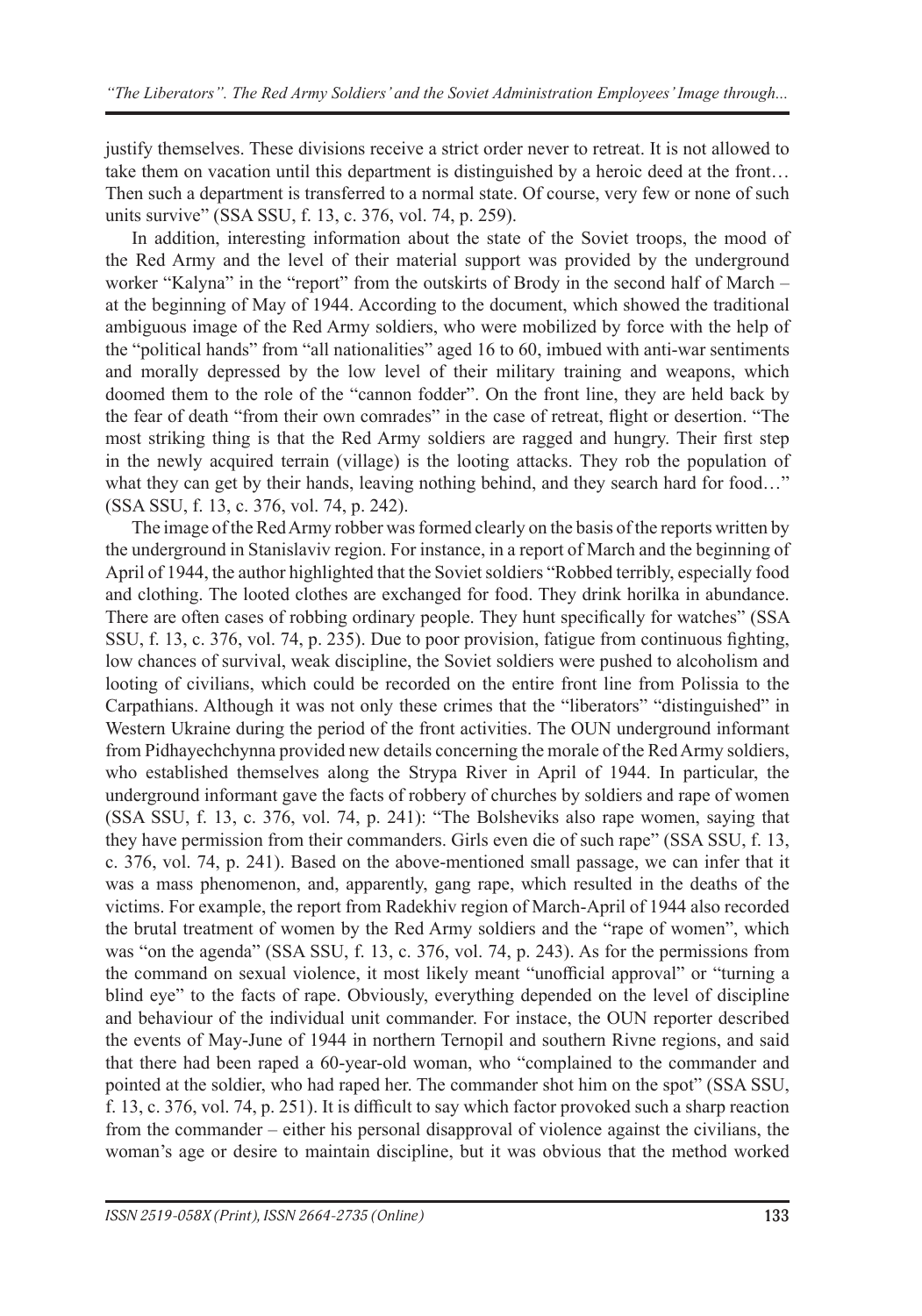because, according to the same report, the mass violence against women, looting of houses and churches stopped during the period of "stabilization" of the front in this area (SSA SSU, f. 13, c. 376, vol. 74, p. 251).

The above-mentioned reviews of the Soviet troops relate to the countryside, however, the most detailed and colourful characteristics of the Red Army and the Soviet administration could be found in the reports of the OUN underground from the Galician capital Lviv. The author of at least one of these documents (July 1944) (SSA SSU, f. 13, c. 376, vol. 74, pp. 41–45) was identified – Bohdana-Maria Svitlyk, the writer, the head of Lviv city women's leadership of the OUN, wrote under the pseudonym "Dmytrenko" (SSA SSU, f. 13, c. 376, vol. 74, p. 45). This brave young woman, with her inherent literary flair, described Lviv during the Red Army's entry, the course of the fighting in the city, the behaviour of the Polish underground, the impression of the new masters of the situation – the Bolsheviks. The description of the battles for the big city resembled the report of a skilled journalist, who recorded the greatest details, including the mood of the soldiers on the front line, the number of bombings and the caliber of weapons used. "At least on Friday, 27.VІІ.44, we were still dealing with things the old-fashioned way, – wrote Bohdana-Maria Svitlyk to the leadership of the underground – the Bolsheviks were already approaching from the green rohachaka (horn) and on Saturday the street fights broke out on Zelena street, Tarnavskoho street, Yatska street, Kokhanovskoho street. Single tracks reached Fredry street, Batoroho street, Lozinskyi street, Pelchynska street. On Saturday the Citadel was taken by the offensive from Pelchynska street. On Saturday and Sunday were the days of heavy street fighting on Batory street, Pilsudski street, Zelena street, in which several tanks and several soldiers were destroyed on both sides. It is characteristic that the Germans retreated three times on this section and each time they were turned over by the field gendarmerie. On Sunday afternoon, the Bolsheviks seized Akademichna street and began to move to the market, Halytska and Mariinska squares were the scene of heavy fighting again. The place of German defense were Brayer street, Krasytskyi street, Krakivska street, Zhovkivska street, Theodore Square, where the Germans stayed longer, securing a lapel, where the fighting went for almost every town in particular, as a result of which this area was severely destroyed. During the fighting, the Germans were blaze to the population, there is no record of any abuse or violence. When it comes to the characteristics of Lviv battles, they were only a miniature of what we used to think of the street battles, or those from 1939 – 41. Bombing is rare, no more than  $10 - 15$  bombs of the smallest caliber are dropped at a time, firefighting is also rare and light caliber, shooting in lazy street battles is minimal. There were almost no clusters of tanks and military units. During the Bolshevik offensive in Lviv, there were very few German troops at all. (All barracks were emptied before the fighting). The columns of the advancing Bolsheviks were also not very numerous, but went mostly along the main streets. Compared to what we had hoped for, the intensity of the fighting was very low. The Germans did not show any desire to fight, and when they defended, only with the thought of a lapel" (SSA SSU, f. 13, c. 376, vol. 74, p. 42).

It should be mentioned that the first units of the Red Army that entered Lviv had a favourable impression on the reporter surprisingly: "When it comes to the Bolshevik victors, who entered Lviv by attacking small units, at first glance, they made a very good impression. Armed all with the American submachine guns, the 'kresy '(firearm) were almost invisible. Also, the appearance of soldiers, healthy, well-off Ukrainians or Moskals, compared to 1939 is much better. Against the population were treated favourably, or indifferently favourably" (SSA SSU, f. 13, c. 376, vol. 74, p. 42).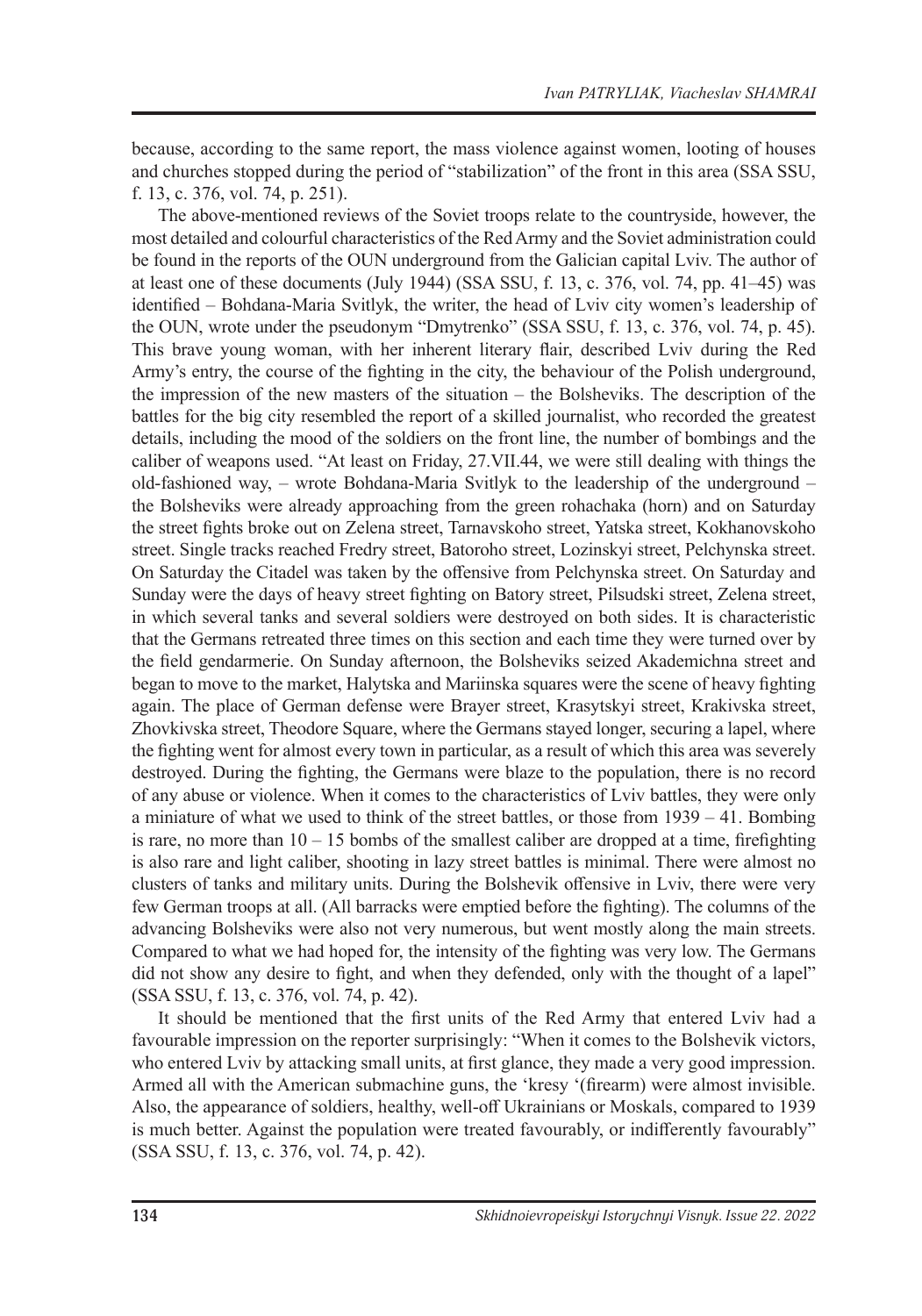Hence, it is quite difficult to state whether the above-mentioned record was made due to the fact that the Red Army's first line of attack did not meet the established stereotypes of the Galicians concerning the Red Army, whether the command really decided to send the city's best manned and armed assault units for predicted street fighting (in the spring of 1943, 15 engineering and assault brigades were deployed in the Red Army, which were used for urban battles primarily, had good training, the best equipment and uniforms). We should put emphasis on the fact that, in any case, the level of discipline and security of the first front units was quite high, as soon the behavior and appearance of the second echelon of the advancing troops were somewhat different: "In the first cultural departments, which treated the population well immediately, they themselves almost did not plunder private property in any case, except for some of the bases or crypts, began to flow in an endless river more and more. When, as described above, the first units are armed and vyvinuvani (*that is, provided, equipped – the author*) famously, the next are presented under that review even worse and worse. It is said that this phenomenon should not be explained by the lack of weapons, but that careful command gives weapons to zhovnirs (the Polish soldiers) before the front, just before the possibility of battle. It's like equipped cars. First cargo tanks, later primitive cars in small numbers, and then an endless roll of carts, often of local Galician origin, and all the endless number of zhovnirs, who go and then go on feet without end. When it comes to comparisons with the Germans, we can say that the Germans had almost no zhovnirs, but had cars, and it is disgusting. The whole first week of the Bolsheviks' stay in Lviv was an endless movement of their units to the west, which did not stop day or night. Between the army you can see many women, not assigned to separate formations, but together with men. They do the police service, Ardis-Telegraph, Communications and the alike.

The army itself has a very friendly impression. The army does not rob, does not commit any violence or abuse, it helps the population gladly. The army chat with the population.

There were cases when zhovnirs presented looted property to the population during the stretching of some bases in Lviv. Among the soldiers one could notice something if the consequences of our propaganda, hostility to the Jews, homesickness, awareness of the Poles, sentiment towards the Ukrainians. In general, there is an element to all these signs, which in its mentality can be a good ground for our propaganda.

Simultaneously with the army there is a propaganda department with a car and a map of the fronts, flyers, literature, radium, etc. The content of this is well known" (SSA SSU, f. 13, c. 376, vol. 74, p. 43).

Taking everything into consideration, the author of the document maintained a favourable attitude towards the Red Army generally, apparently captive to the belief that the OUN was underground that by agitation and propaganda it would be possible to raise the Red Army to revolt or revolution against the Bolshevik government. In addition, the OUN members tried to spot the confirmation of their own ideas concerning public sentiment and revolutionary prospects on an all-Union scale owing to every dissatisfaction of the soldiers, their statements and behaviour. It should be mentioned that what exactly was not a "fruit of imagination", was often mentioned domestic anti-Semitism, inherent in the "liberators" of which were mentioned by almost all OUN publishers. The author of the report confirmed the claims concerning the dominance of anti-Semitic views among soldiers and officers of the front units, adding her own observations and stories of other witnesses: "Right after the final retreat of the Germans on the night of July of 28, the first Jews began to emerge timidly. They were nervous, completely exhausted, unbelievably thin, sick types for the most part for a long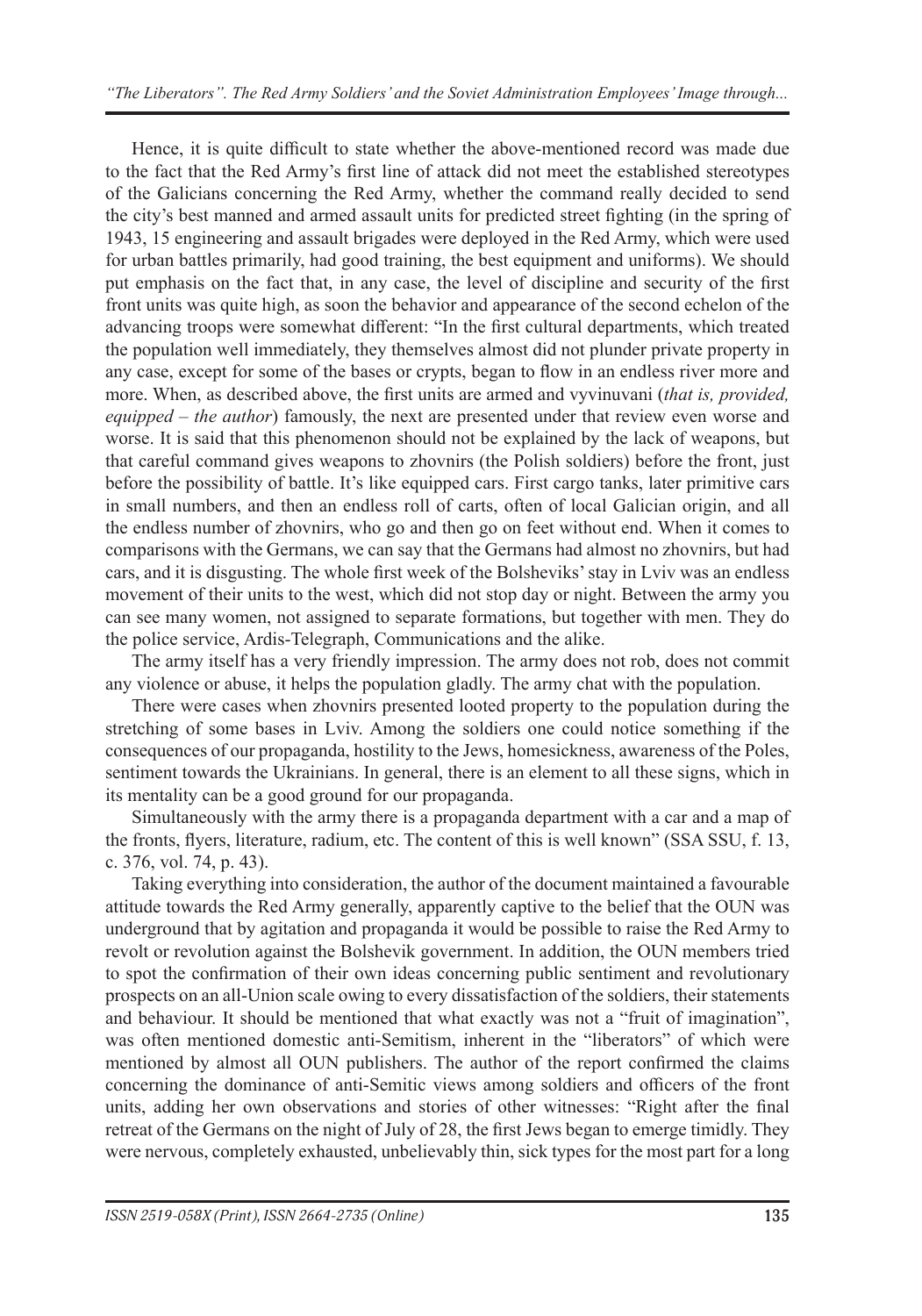time unable to lead a normal life. The population looked at them with unfriendly fear, hoping for a new privilege and new denunciations. However, in private conversations and individual explanations, the RA appears to be completely anti-Semitic. The fact: A convoy of prisoners killed a Jew, who struck a German prisoner in the face, relying on the Jewish tolerance. A Red Army soldier killed a Jew in Levandivka, who mentioned the return of money from a man, who was hiding him" (SSA SSU, f. 13, c. 376, vol. 74, p. 44).

It should be mentioned that being completely immersed in the stereotype of the privileged position of the Jews in the USSR, the OUN members often tried to compare the attitude of the Soviet government towards local Jews in 1939 and 1944 (SSA SSU, f. 13, c. 376, vol. 74, pp. 244, 247, 248, 252, 255), however, the issue was covered clearly in the report from Lviv of July of 1944. In particular, the leader of the OUN women's network in the Galician capital depicted vividly the first mass rally held by the Soviet authorities after the city was free from the German troops, putting emphasis on an important detail – the intolerance of the "other Soviets" towards the victims of the Nazi genocide: "Finally on Sunday 30.VІІ. the population of Lviv was about to thank for the new liberation, and the new government was to speak in its own praise. According to the ancient custom, the demonstration of the whole population was prepared and it was proclaimed that Galicia is an inseparable part of Soviet Ukraine, and Poland is created only after Sianky. Kauev spoke outside the party, the commander of the Galician Front (*apparently Marshal Ivan Konev, who commanded the troops of the First Ukrainian Front, which took Lviv – the author*), Barvinskyi (*apparently – a composer and pianist Vasyl Barvinskyi – the author*) from the Ukrainians, a Pole, a colonel, congratulated on the new union country from the Poles, assured us of our salvation. They all saw the Ukrainian nationalists as the sworn enemies of the Ukrainian people. Characteristically, in contrast to 1939, no representative of the Jews spoke, and in general, not a word was mentioned about the Jewish issue. If we add to this that, in addition to the registration of 1 000 Jews, no aid action is held for them, their martyrdom is not glorified, and no documents are collected on anti-Jewish actions, it turns out that the attitude of the Bolsheviks towards the Jews has changed somewhat.

Of course, we could not learn anything about the most interesting thing for us – the attitude of the Bolsheviks towards the Ukrainians – because the assurances that the Bolsheviks fled in vain, the Bolsheviks will not persecute any of the Ukrainians (Khrushchev's words) – we heard in 1939 and, therefore, carries no weight" (SSA SSU, f. 13, c. 376, vol. 74, p. 44).

Apart from a description of the Red Army, their moods and the first propaganda steps of the government, B.-M. Svitlyk focused on the creation of a new system of governance in the region – security agencies, management to mobilize the population for work, structures for military mobilization, civil administration, financial structures in her report (SSA SSU, f.  $13$ , c.  $376$ , vol.  $74$ , pp.  $44–45$ ). The reporter was taken aback by the speed and clarity with which the Bolsheviks mastered the situation, which she explained by copying the German models of government, large-scale aid from the Western Allies and the morale of military victories that the Bolsheviks, in spite of all the obvious shortcomings inside (the "narrowness of the regime"), the low state of civilization, but not material weapons of arms (*equipment – the author*) pass the modern culmination of their expansivity (*expansivity – the author*). They copied their current strategy and internal organization very well (example: covering the whole almost complicated *(complex – the author)* organizational apparatus of Lviv in a few days) from the Germans, and being the last on the battlefield in the east, they adapted it in their campaign. At the same time, they have an easy time, because the Germans do not put up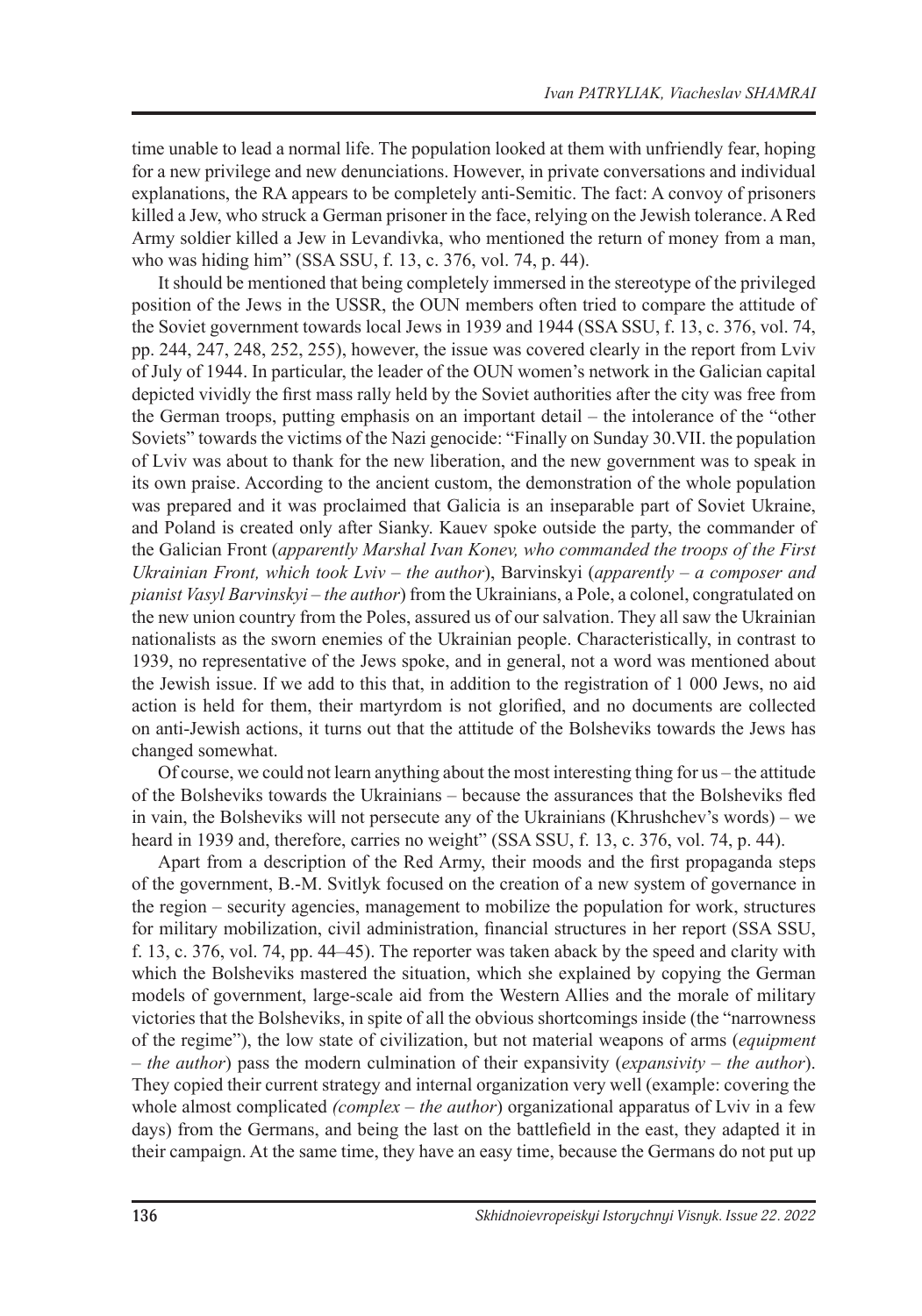any resistance at all (at least during Lviv campaign from Brody, Zolochiv to Lviv). In these easy-successes, however, lies an equally important factual and moral danger, in the event of a meeting with strong resistance at some point. Then we can just notice all these ailments that we all notice" (SSA SSU, f. 13, c. 376, vol. 74, p. 45).

Thorough reports to make the collective image of the "liberator" were also given by the reports of the OUN underground from Lviv for October (SSA SSU, f. 13, c. 376, vol. 74, pp. 46–50) and December (SSA SSU, f. 13, c. 376, vol. 74, pp. 51–52) 1944 and April 1945 (SSA SSU, f. 13, c. 376, vol. 74, pp. 53–54). Looking more closely at the restored Soviet power and the military units stationed in the city, the OUN members became more and more critical in their impressions of what they saw. They were taken aback by the Ukrainians from the east, who spoke only Russian, but hated the Bolshevik government and had vivid memories of the Ukrainian revolution of 1917 – 1921 (SSA SSU, f. 13, c. 376, vol. 74, pp. 51‒52), shocked by the low level of critical thinking of the Soviet administrators and specialists arriving in the Galician capital: "The environment of gray Soviet mannequins is divided into those who do not think at all, for whom Stalin thinks "party and government" and those who think a little. These include non-partisans and those who have been under German occupation for at least one day. The latter feel the care of the former in the face of the NKGB and the NKVD, especially those who remained in the western regions" (SSA SSU, f. 13, c. 376, vol. 74, p. 54). At that time, the phrase "Homo Soveticus" was not introduced into scientific and everyday use yet, but the way of thinking concerning this category of people, outlined in later Western Sovietology, was fully consistent with those features (for more details on the formation of the term "Homo Soveticus", see: Yurii Kahanov Vision of a "New Soviet man" in European and American historiography of the second half of the XXth century), which was noticed by nationalists in 1944.

Although the behavior of civilians and the military in Lviv was the most surprising: "When we observe the influx of new "liberators" to our city, we notice, first of all, a large influx of civilian authorities and women. They come in the following "portions": 500 female teachers, 1 000 female government officials, etc. Also, every married man, regardless of his position, tries to get his wife here with "children". In addition, there is a lot of police of all kinds, but fewer stationed troops, that is, the troops that would be in the city; the old Polish and then German barracks are mostly empty, and the army is stationed in private houses, and especially around the city, where they are in very respectable numbers. Except for the well-known things, it is more and more striking concerning the attitude towards the RA, the barbaric mixing of healthy soldiers with the disabled, who with their well-deformed movements try to equal the pace of healthy comrades with their well-deformed movements. In general, the mass phenomenon of the most distorted young people in military uniforms most likely testifies to the quality of medical care, which has already been characterized many times" (SSA SSU, f. 13, c. 376, vol. 74, p. 40).

The OUN underground paid great attention to the mood of the army, in particular, to the manifestations of dissatisfaction with the command, the contradictions between the frontliners and the rear, fatigue from the war, and etc. Hence, in the October of 1944 report it was informed that "Another process is embedded in the mentality of the military: the split between the frontliners and the garrison. This conflict, which can be seen in every army, has deep causes on the Soviet ground. First of all, a frontliner is a Ukrainian, a nationalist and only rarely a Moskal. The Soviet frontliner is mostly a zhovnir at greatest risk, as in other armies, and almost literally cannon fodder (the Bolshevik strategy in this direction is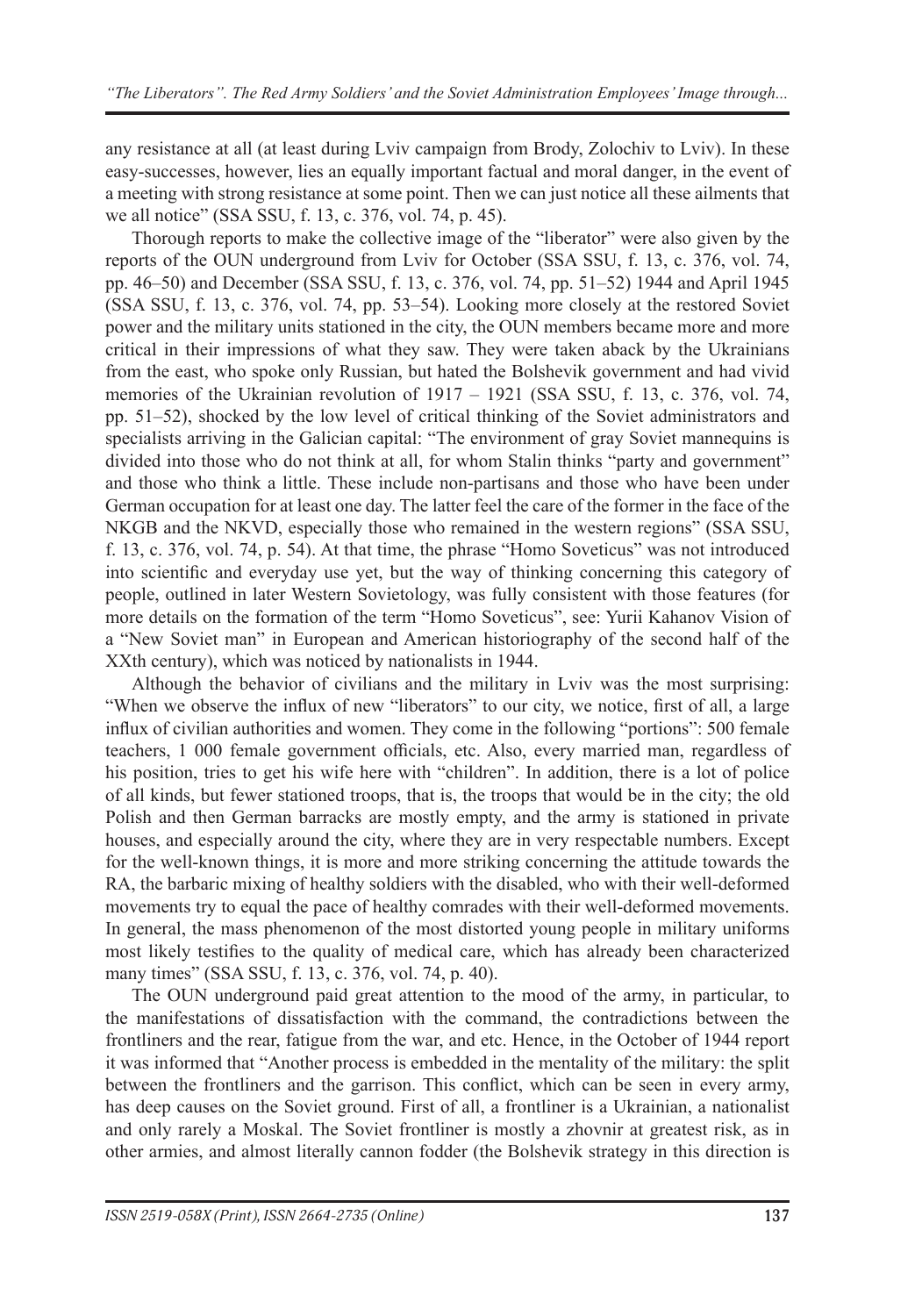known), when to this is added the poor zhovnir's provision and a direct meeting with the local population, then all these circumstances create the types of desperate people, who are a "pan-brother" with death, who increasingly has the opportunity to develop an independent worldview and a corresponding assessment of the Bolshevik truth. Against this background, a certain conflict is already emerging. When such frontliner comes to the city, his whole grief is sprinkled on the "regulators" of the movement (women's police), which the frontliners at best completely ignore, and mostly verbally give vent to all their anger. There were even cases of injuries or running over. There are threats from them that after the war they will have to reckon with those from the backyard. In general, the army wants to go home and is feverishly looking for the cause of such a long war (SSA SSU, f. 13, c. 376, vol. 74, p. 40).

The situation of the Soviet women (both in the army and in civilian life), disenfranchisement and disrespectful attitude of the Soviet authorities to the motherhood, which provoked terrible social consequences, made a very negative impression on the Ukrainian underground activists in Lviv: "Even more, men are fed up with military "sapohy" (boots) designed for women in the army,the barbaric demands and men are very dissatisfied with their uniforms. However, there are rumors that all women will soon be removed from active service, with the exception of the Red Cross, but this is not very likely. The order was supposed to be in connection with the custody of a mother and a child, about whom much is being written now, but it is enough to look at a 30-year-old woman, who looks 40 years old, in the addition, suffering from a chronic disease and hears through the wall the cry of a 3-year-old child, whose mother has to go to work all day – to appreciate all these declarations about a happy childhood and women's rights (SSA SSU, f. 13, c. 376, vol. 74, p. 40).

The Ukrainian nationalists were somewhat flabbergasted by the Soviet government's solution to the issue of orphanhood caused by the Red Army's heavy fighting losses: "In order to curb the scourge of homeless children, the regime has come up with the amazing idea of enlisting children killed in the war  $\ldots$  into the army. The children aged  $8 - 14$  in military uniforms and with weapons are seen. These are the youngest volunteers. How the mentality of children is affected by their militarization, let the fact that in one movie during the performance such a "soldiers" cut off the shoulders of a Lviv "batiaryk", causing bloody wounds. After all, it seems that such an upbringing is not entirely accidental, taking into account that the "hero" of the Soviet Union is a soldier, who murdered 917 enemies, an official stamp with a photo and the inscription: Hero of the Soviet Union – destroyed 917 enemies of the people. Along the same lines are film performances for schools, which show the scariest faces for children  $1 - 2$  classes. This tendency is shown by newspaper articles, feuilletons and short stories, which similarly describe all sorts of deaths inflicted by soldiers on the Germans or anyone else" (SSA SSU, f. 13, c. 376, vol. 74, p. 40).

The image of the Red Army and the Soviet administrators is complemented by reports of the OUN underground from Stanislaviv, where 12 000 Red Army troops were stationed in October of 1944 and the NKVD and the NKGB apparatus was fully staffed (SSA SSU, f. 13, c. 376, vol. 74, p. 95). The reporter from this city noticed the high level of desertion among the ordinary soldiers, contradictions and conflicts between the Red Army and the state security officers, who persecuted fugitives from the army and carried out violent mobilizations of civilians (SSA SSU, f. 13, c. 376, vol. 74, p. 95).

**The Conclusions.** Taking everything into consideration, it should be emphasized that the OUN underground reporting documentation of 1944 – 1945 provided quite a rich material for the reconstruction of the Soviet soldiers and administrators image, who returned to the western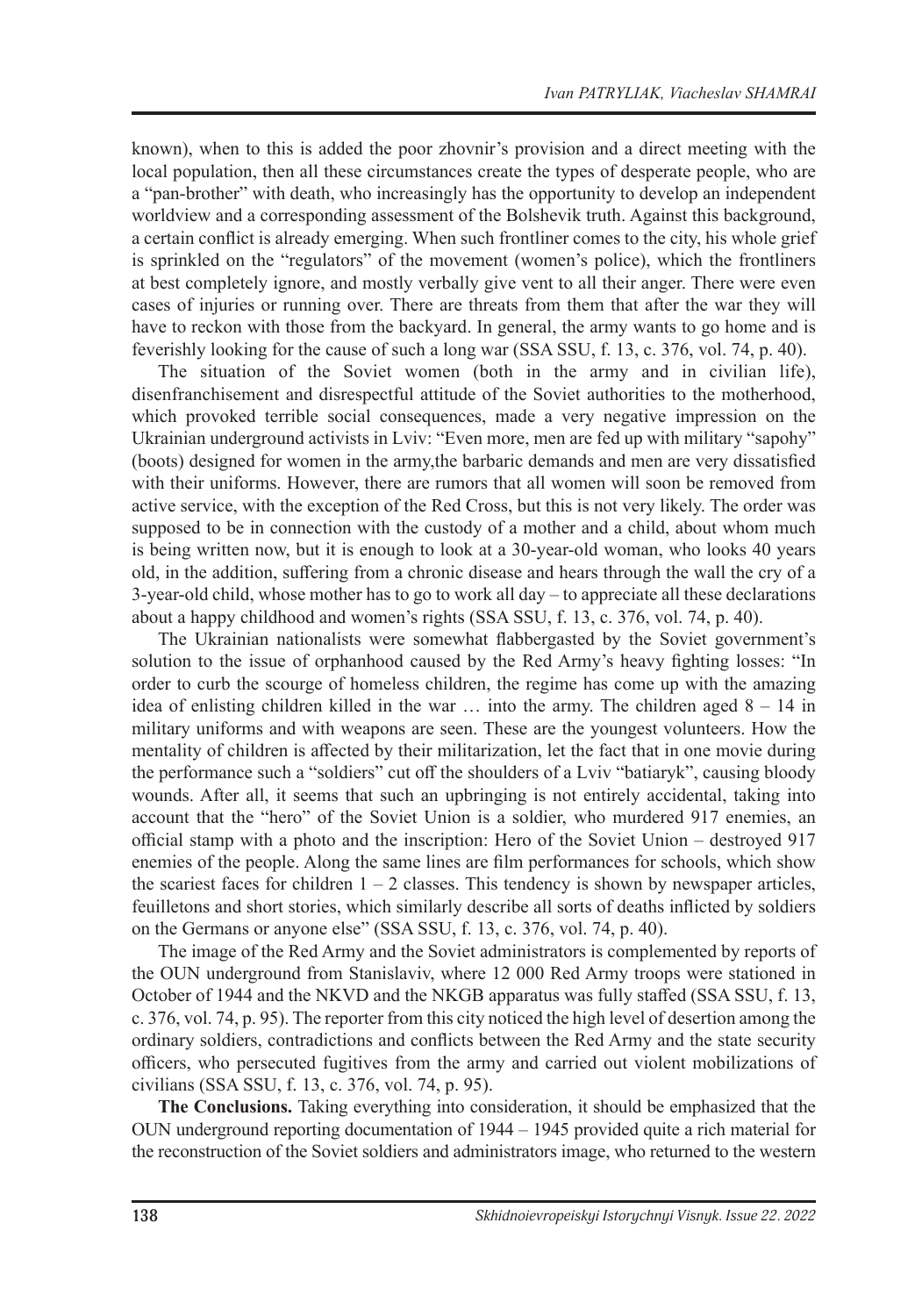region during the last years of World War II. First of all, it should be mentioned that the image of the Red Army soldier was quite colourful and controversial. The reporters always made a clear division concerning the front lines and the rear units. The front lines, as a rule, had better weapons and uniforms, but for the most part (except in Lviv) there was a shortage of food, which made them loot. The front lines were also characterized as fairly brave warriors with clear traits of fatalism ("careless attitude to death") and war fatigue (the desire to end hostilities as soon as possible and return home). It should be emphasized that the level of discipline, appearance, moral degradation, demotivation, and behaviour of the units and subdivisions of the "Second Front Echelon" terrified the local population, who were the main informants of the OUN reports. Due to this, the Red Army soldier appeared in the underground reports, mostly as a ragged, always a hungry and drunk robber and rapist, who, apparently, was, in general, correlating with the general state of the affairs. Their nationality and criticism of the Bolshevik government were of great importance for the formation of the underground's opinion of the Red Army. According to the OUN documents, which demonstrated a sympathetic attitude towards the Ukrainian soldiers and other "nationalists" and depicted a cooler attitude towards the Russian and the Jewish origin Red Army soldiers. The Ukrainian soldiers were seen as potential allies in the struggle against Bolshevism, the Russian and the Jewish soldiers were considered to be the mainstay of the regime. However, it is important to note that the role of "support" of the Soviet power was given to the Russians increasingly rather than the Jews, as it was still believed in the OUN in 1939 – 1941. At the same time, the image of the Soviet administration in the OUN reports was less differentiated. It was mostly negative. The authorities were characterized as uneducated and primitive people without critical thinking, densely indoctrinated by the official ideology, prone to abuse, corruption and profit, hated by the rest of society.

Focusing on the further prospects of research on the topic, it should be mentioned that the analyzed corpus of the OUN underground reporting documents contains a large amount of information about the German and the Hungarian troops, the Polish underground, the psychological state of the Ukrainian citizenship, prices and social security, economic problems, etc. it is possible to use them in the future to create a holistic picture of military and political events and everyday life in Ukraine during the war.

**Acknowledgements.** The authors express sincere gratitude to all members of the editorial board for consultations provided during the preparation of the article for printing.

**Funding.** The authors received no financial support for the research and publication of this article.

#### **BIBLIOGRAPHY**

**Ghrycjuk, V., Lysenko, O., Pyljavec, R. & Sydorov, S.** (2015). *Strateghichni ta frontovi operaciji na terytoriji Ukrajiny u 1943 – 1944 rokakh* [Strategic and frontline operations on the territory of Ukraine in 1943 ‒ 1944]. Kyiv. Nacionaljnyj universytet oborony Ukrajiny imeni Ivana Chernjakhovsjkogho, Instytut istoriji Ukrajiny NAN Ukrajiny, 508 p. [in Ukrainian]

*Haluzevyi derzhavnyi arkhiv Sluzhby bezpeky Ukrainy [Sectoral State Archive of the Security Service of Ukraine ‒ SSA SSU]*

**Ilnyckyi, V.** (2016). *Karpatsjkyj kraj OUN v ukrajinsjkomu vyzvoljnomu rusi (1945 – 1954)* [The Carpathian Region of the OUN in the Ukrainian liberation movement  $(1945 - 1954)$ . Drogobych: Posvit, 696 p. [in Ukrainian].

**Kahanov, Y.** (2019). Vision of a "New Soviet man" in European and American historiography of the second half of the XX century. *Skhidnoievropeiskyi istorychnyi visnyk ‒ East European Historical Bulletin, 11,* 202–214. Doi: https://doi.org/10.24919/2519-058x.11.170713 [in English]